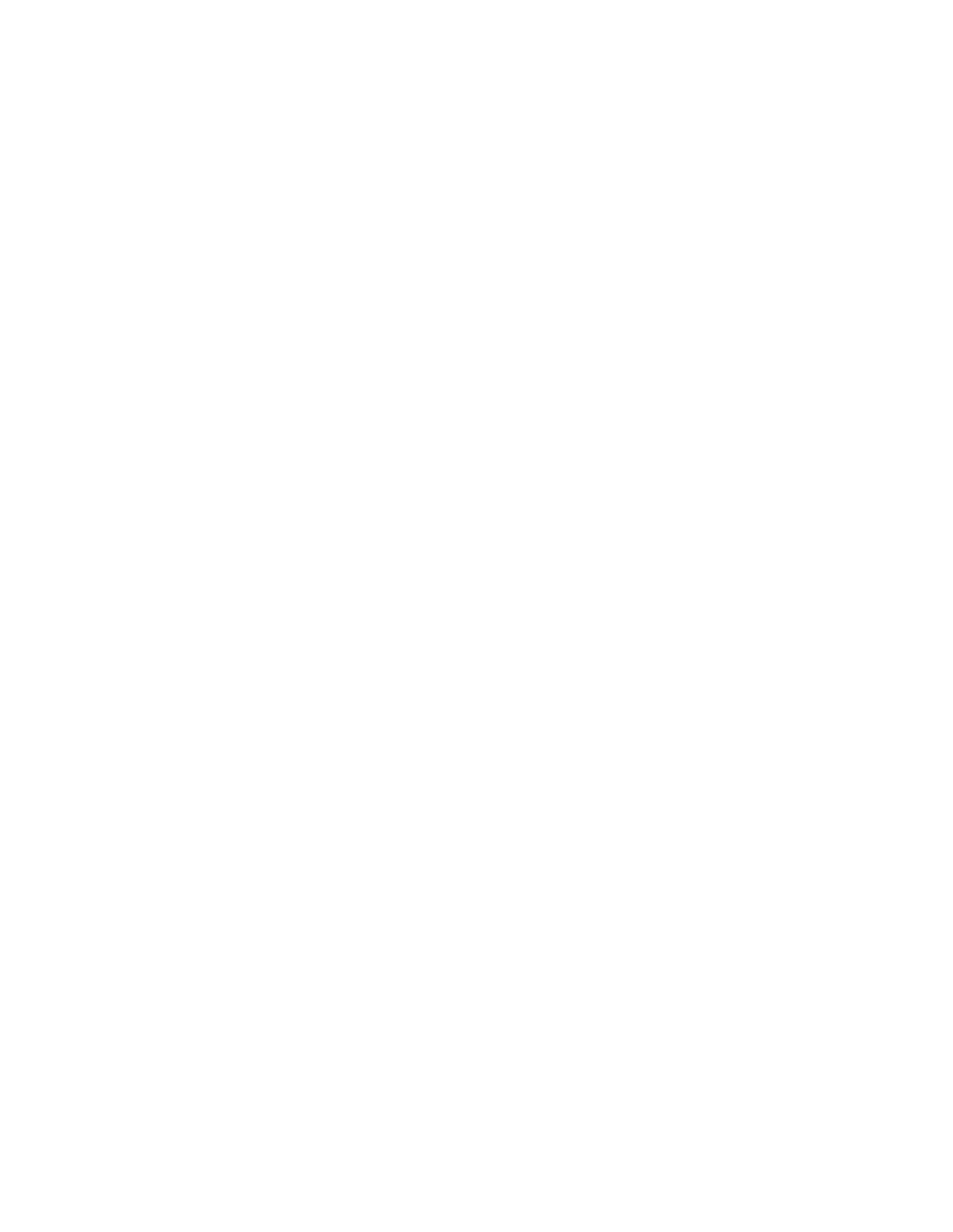#### **Statement by Paulo Guedes Minister of Economy, Brazil**

## **On behalf of the Constituency comprising Brazil, Cabo Verde Dominican Republic, Ecuador, Guyana, Haiti, Nicaragua, Panama, Suriname, Timor-Leste, and Trinidad and Tobago**

# **International Monetary and Financial Committee April 2022**

Brazil joins the international community in condemning the invasion of Ukraine. We are deeply concerned about the loss of life and humanitarian crisis triggered by the war, as well as its detrimental impact on the global economy. We call for an immediate cease fire to allow for a resolute and peaceful solution to the conflict, followed by the lifting of economic sanctions.

#### Global outlook became cloudier, but policy response must be decisive

**The war in Ukraine and its fallout have aggravated an already uneven global recovery, further disrupting value chains, increasing inflationary pressures, and reducing growth prospects**. With the emergence of new COVID-19 variants and economic scarring from the protracted pandemic, the global recovery was slowing down when the war in Ukraine started. On top of its appalling humanitarian costs, the war has unleashed ripple effects that went far beyond immediate direct trade and investment channels in the affected region. The disruption in supply chains and uncertainty in the global outlook were significantly amplified with considerable impact on economic efficiency. Pressures on foodand energy priceshave gained furthersteam.The global outlook is immersed in uncertainty and combines slower growth, high inflation, tighter financial conditions, high debt, and limited fiscal space. The geopolitical upheaval fueled into previous trends, raising the risks of economic and financial fragmentation with potentially long-lasting consequences.

**High inflation and limited fiscal space pose important challenges for policy makers around the globe**. While country circumstances vary, inflationary pressures have become more broadly disseminated and entrenched, requiring tighter monetary policy across most jurisdictions. Many policy makers and analysts, including the Fund, have mistakenly taken the broad-based inflationary pressure as temporary and mainly supply-driven, which would self-correct with the recovery. Inflation was being fueled also by excessive demand fed by sizable policy stimulus during the pandemic and the fadeaway of global labor arbitrage. Meanwhile, more than two years into the global pandemic, fiscal space has shrunk significantly and any additional fiscal support to protect the most vulnerable needs to be parsimonious and very well targeted. Countries coping with high debt and challengingdebtrollover conditions cannotdelay fiscal consolidation and must ensure that credible and responsible fiscal policy frameworks are put in place.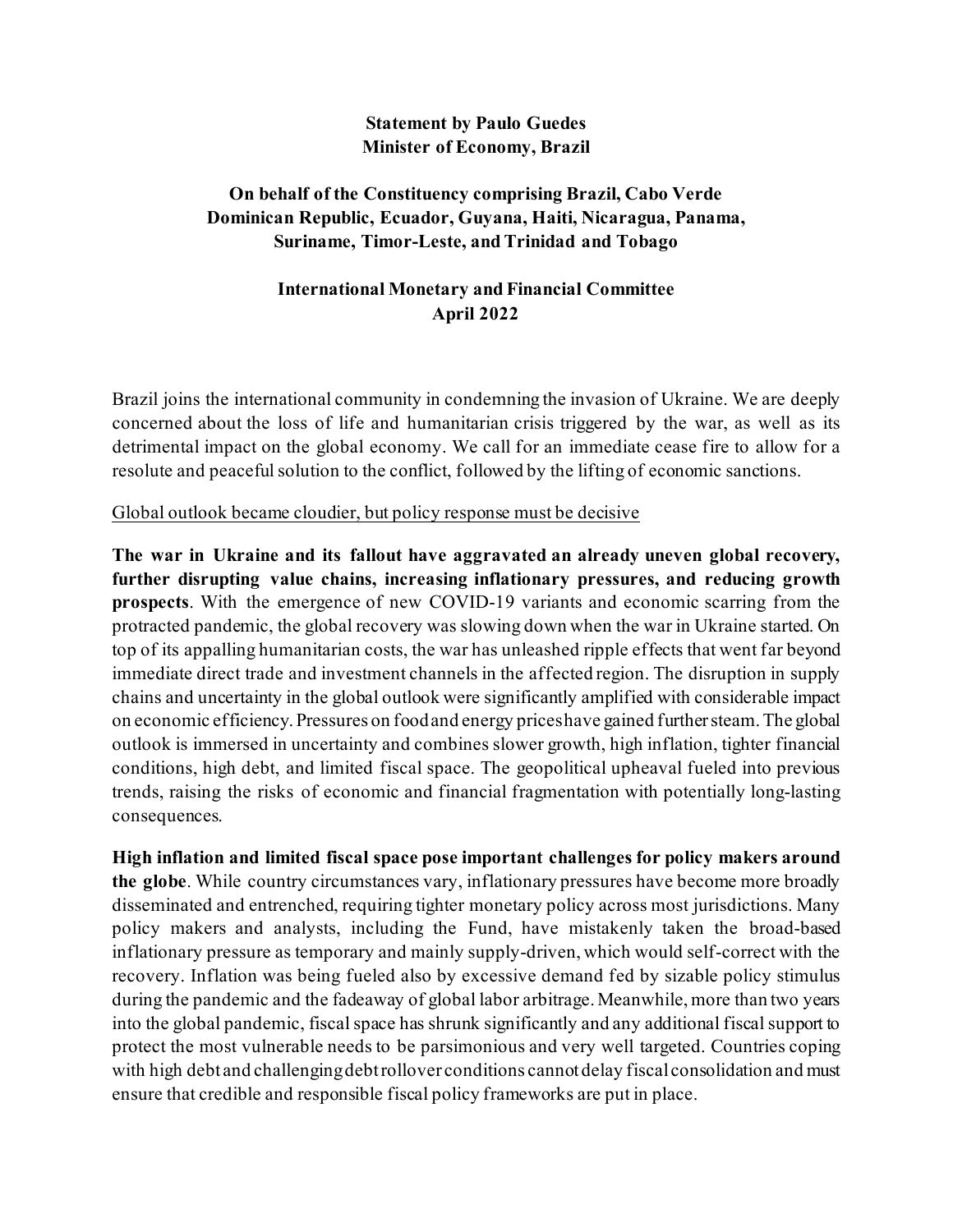**High, broad-based, and persistent inflation must be met by policy makers' unwavering resolve to bring it down and keep inflation expectationswellanchored**. Some emergingmarket economies (EMEs) started the tightening cycle well before the outbreak of the war in Ukraine, and are reaping the benefits of this early action. However, until recently, most advanced economies (AEs), in line with IMF assessment at that point, were considering inflationary pressures to be temporary and are now tryingto catch up.With rising inflation expectations and the overwhelming evidence of tight labor markets increasing the likelihood and intensity of second round effects, monetary policy in AEs has shifted towards a less accommodative stance. While monetary policy should be data-dependent and attentive to the balance of risks, including to financial stability, it must show resolve in fighting rising inflation and not allowing inflation expectations to drift upward. As long established by the economic profession, there is no stable trade-off between inflation and growth. Letting inflation unchecked and allowing inflation expectations to become unanchored could lead to the need for even tighter policy in the future, significantly raising the costs of adjustment down the road, especially for the most vulnerable which cannot adequately protect themselves from the acceleration in price increases. For systemically important AEs, remainingbehind the curve could lead to negative surprises due to the need forstronger and abrupt tightening later, possibly resulting in disorderly volatility in international capital markets.

**On the fiscalfront, policymakers must balance any additionalsupport with the need for fiscal consolidation, especially in the context of high debt and rising interest rates**. Only a few months ago, many believed that ultra-low interest rates were here to stay, and fiscal constraints would not be binding for the foreseeable future. Now, it must have become clear for most country authorities that fiscal consolidation should be at the forefront of the policy agenda. And the message from the Fund in this regard should leave no room for ambiguity. While recognizing the need to protect the most vulnerable through parsimonious and well targeted support, the fiscal policy stance must be responsible, ensuring sustainability over the medium term.

**Meanwhile, efforts to foster the transition toward cleaner sources of energy must consider the more challenging reality on the ground**. While higher opportunity costs will certainly accelerate investment in alternative, cleaner energy sources, policy prescriptions must be adjusted to already much higher energy prices that disproportionally hurt the poor and vulnerable. Calling for a faster transition without giving due attention to new, reliable, and affordable sources of cleaner energy may lead to higher volatility and lower growth and undermine politicalsupport to the transition, eventually delaying it. Moreover, as widely recognized, transition challenges for EMEs and low-income countries (LICs) are more substantial and require strong technical and financial support. Therefore, any references to climate change issues in IMF reports should be balanced and fully aligned with the UNFCCC and Paris Agreement, including the principle of common but differentiated responsibility.

**Onshoring would not be a desirable solution to ongoing supply chain and international trade disruptions**. Lockdowns and restrictions to international mobility have unsettled supply chains with spillover effects on international trade. However, pandemic related disruptions will be transitory and their diminishing impact over time suggests that global supply chains are being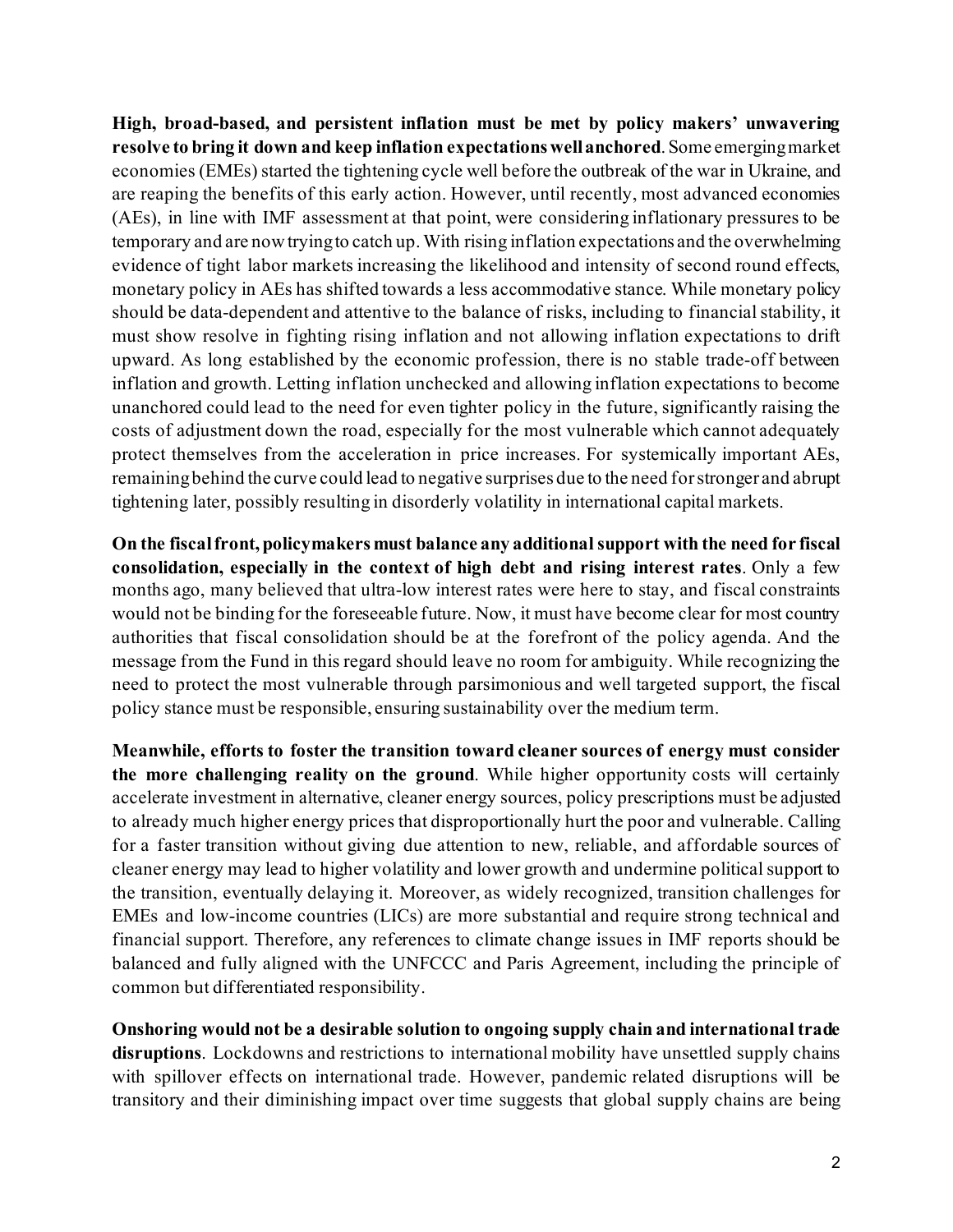restored. Therefore, diversification and substitutability of sources of inputs, and increased supply chain resilience is the best way forward. We call on IMF members to close ranksin the defense of multilateralism and global cooperation, staving off pressures for fragmentation of the global economy.

**Risks to financialstability have increased significantly since we last met**. The high uncertainty surrounding the global outlook, as well as the significant shocks on the inflationary and geopolitical front, have driven market volatility up and, although no major financial event has so far taken place, the repercussions to financial markets are still unfolding. With higher inflationary pressures, higher policy rates and steeper yield curves in AEs will be compounded by a faster pace of quantitative tightening. A sudden correction in still stretched asset prices in AEs can bring significant adverse effects to asset prices and capital flows, exposing financial fragilities. Some EMEs and LICs are already facing higher sovereign spreads and exchange rate volatility. In contrast, those countries that have started tightening earlier are better prepared, as they face a more unstable global environment from a stronger position. However, with reduced space for accommodative policy responses, the global economy faces very significant risks of severe amplification of shocks through financial markets. All things considered, debt build-ups and economic and financial fragmentation pose important risks to the global economy. Accordingly, the IMF should focus on its traditional core mandate, providing sound and independent macroeconomic policy advice and timely technical assistance, and fulfilling its important role to support more vulnerable economies to meet their foreign currency liquidity requirements in case of more turbulent conditions.

#### Brazil: early policy response and continued push for reforms

**The Brazilian economy rebounded strongly in 2021 and GDP returned to its pre-pandemic level early that year**. Brazil has registered net creation of 2.7 million jobs in 2021, and unemployment has already reached its pre-pandemic level and is on a steady downward trend. A strong vaccination rollout (85 percent of the population with at least one dose, 75 percent fully vaccinated, andalmost40 percentwith a booster) has helpedto contain the lethality of the Omicron wave—which has receded from its peak. Monetary policy tightening, as well as slower global growth, decelerated the pace of transition from our cyclical recovery to sustainable growth.

**The government has remained committed to a responsible fiscalstance and the public sector delivered in 2021 a much stronger result than expected**. Despite the strong policy response to the pandemic in 2020, and the flexibilization to accommodate the effects of a new wave of COVID-19 in 2021, fiscal responsibility has been preserved throughout the crisis. Even the significant boost in the cash transfer program was accommodated within the expenditure ceiling, by a new constitutional rule rescheduling the payments of court-mandated liabilities. With expenditures kept firmly under control, and the fiscal revenue windfall from the recovery in economic activity and related increase in nominal GDP, the primary balance of the public sector improved by more than 10 percentage points from a deficit of 9.4 percent of GDP in 2020 to a surplus of <sup>3</sup>/4 percent of GDP in 2021—and in January 2022, the 12-month primary fiscal surplus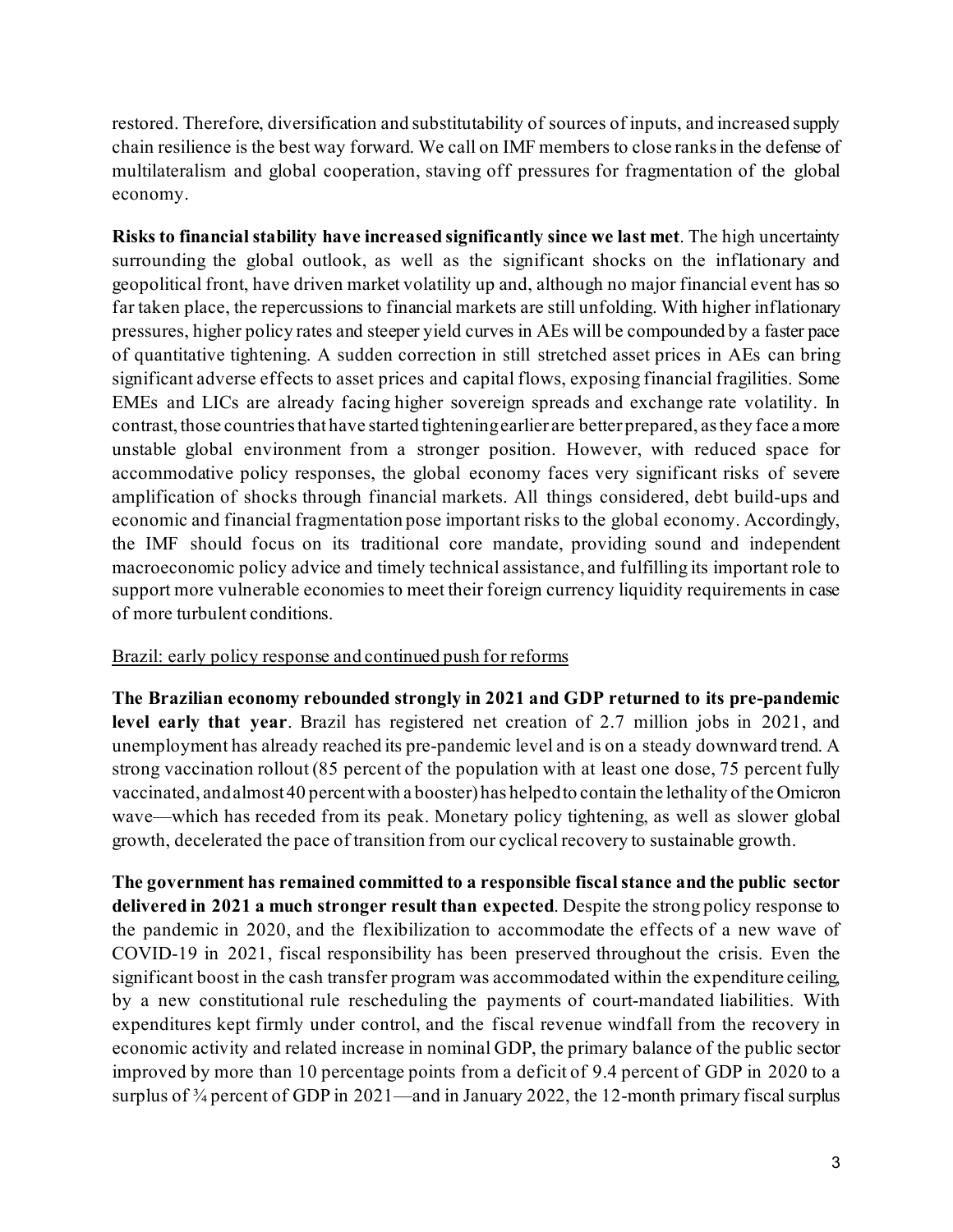reached 1.2 percent of GDP. In contrast, IMF staff projected a primary deficit of 1.7 percent of GDP in 2021, as late as September last year, when the Article IV consultation was completed. As a result of the better performance, the gross debt of the general government declined from a peak of 89 percent of GDP in February 2021 to 79.6 percent of GDP in January 2022.

**The Central Bank of Brazil (BCB) has acted early and forcefully to fight high and persistent inflationary pressures**. Since March 2021, the policy interest rate has been hiked by 975 basis points to 11.75 percent. Inflation pressures have resulted from a combination of stronger domestic economic activity, higher international commodity prices, and exchange rate depreciation. The war in Ukraine exacerbated pressures on food and energy prices. The longer this conflict lasts, the heavier global inflation pressures will be. Fiscal consolidation, the advanced stage of the monetary tightening cycle, and improvedterms-of-tradehave eventually translatedinto a strongappreciation of the exchange rate in Brazil this year—more than 15 percentsince January against the US dollar. The BCB is closely monitoring inflation dynamics and will continue to act as needed to fight inflation and keep inflation expectations well anchored. While the continuing sequence of global shocks makes the economic environment more challenging, the BCB is fully committed to bringing inflation and inflation expectations back to the target. The floating exchange rate remains a key shock absorber and interventions are carried out only when the market is dysfunctional or unable to absorb large flows. It is important to safeguard free market conditions so as to preserve the depth of not only the foreign exchange market but also of domestic capital markets.

**The structural reform agenda remains a top priority to the government and important steps to enhance Brazil**'**s growth potential have been taken**. We never stopped our drive to pursue a broad reform agendaand remove obstaclesto a friendlybusiness environment andhigher and more inclusive growth in Brazil. Even during the very disruptive periods of the pandemic we accomplished many historical feats, among them, central bank legal autonomy, a new bankruptcy law, a new sanitation legal framework, a new natural gas law, broad digitalization of public services, and a new procurement law, to name a few. Furthermore, we deepened our trade liberalization and competitiveness strategy with an additional 10% import tariff reduction on ICT and capital goods, and a horizontal reduction of 25% on both imported and domestic manufactured products. More recently, our focus has shifted to the tax and administrative reforms, the privatization of state-owned companies,and developingmodernregulatory frameworksthat attract private investment. Our ambition and motivation for implementing structural reforms remains undeterred, despite the challenging and complex international economic environment.

**In sum, Brazil continues to adjust its economy in a responsible way, while protecting the vulnerable and proceeding with a reform agenda to enhance sustainable and inclusive growth**. Even in a context of overlapping shocks, Brazil has done its homework and is poised to benefit from a more balanced domestic economy not only during periods of instability, but also when uncertainty dissipates, and the global economy resumes a stronger growth path.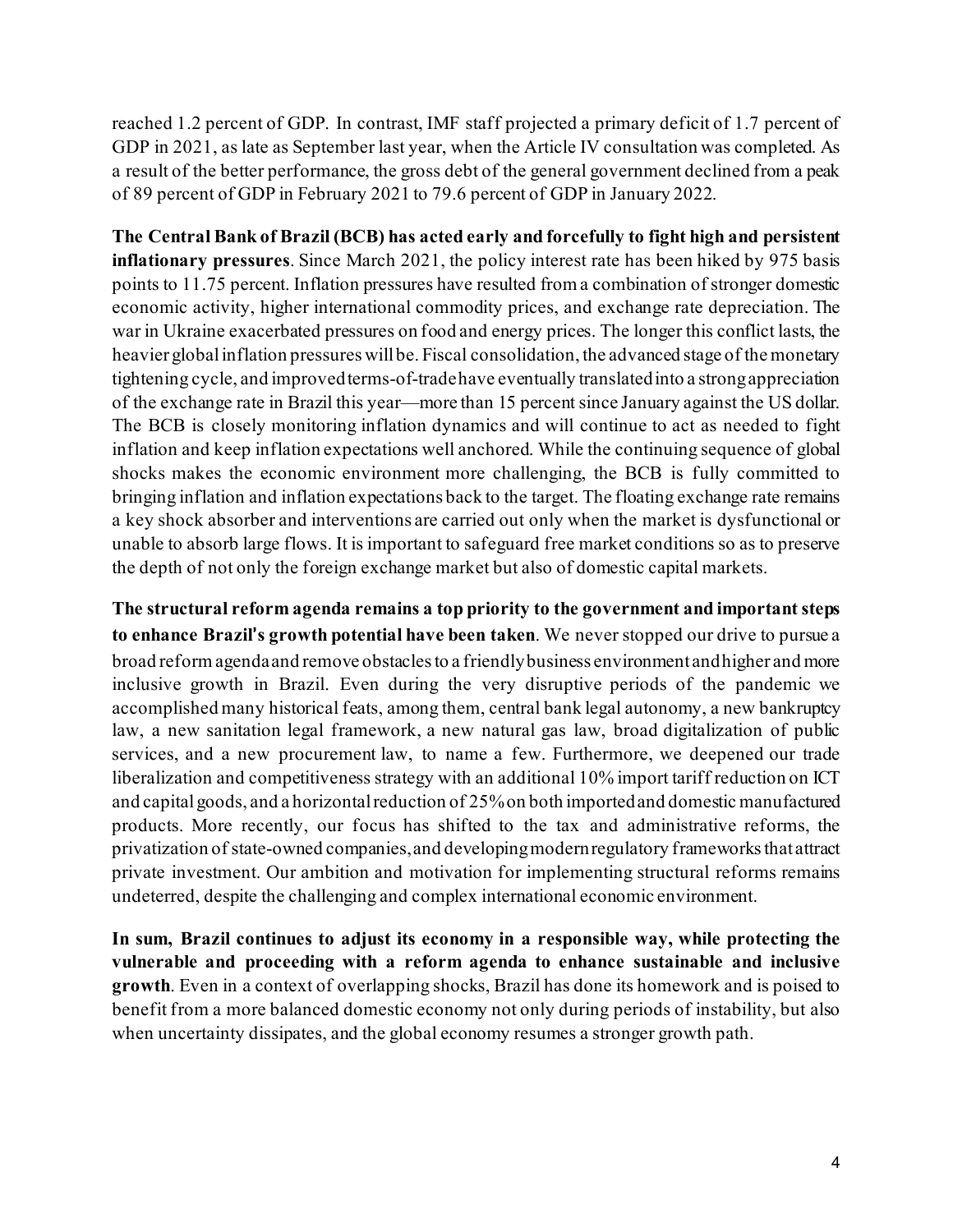### The IMF's key role at the center of the global financial safety net

**Fund's surveillance and policy dialogue must remain focused on the critical macroeconomic challenges facing the membership, where it can add the most value**. The combination of growth deceleration, high inflation, tightening financial conditions, supply disruptions, limited fiscal space, and pervasive uncertainty has resulted in a uniquely challenging environment for policymakers, raising the premium for dexterity in macroeconomic management. As countries have different exposures to geopolitical risks, pandemic waves, and monetary tightening, policy recommendations must remain fully informed by country circumstances. That said, IMF messaging on inflation and debt sustainability must be compelling and should not leave any room for ambiguity. We therefore strongly support the call to focus surveillance on inflation, financial vulnerabilities, fiscal adjustment, and economic scarring from the pandemic.

**The IMF should stand ready to step up its support to help member countries navigate this very challenging international environment**. Emergency assistance from the Fund was timely and invaluable for many member countries during the heights of the pandemic crisis. As emergency eased, Fund financial and technical assistance has shifted toward supporting adjustment and reform efforts to foster a strong, sustainable, and inclusive recovery. Now, with the geopolitical shock, potential demand for IMF financial assistance may increase substantially, and the Fund should be ready to provide support as needed. The choice of instrument may vary from case to case, but the full set of facilities in the IMF toolbox, including precautionary instruments, should be deployed as warranted. In this regard, fully funding the PRGT is critically needed to ensure that sufficient resources will be available for the poorest members. In particular, high-income countries that have never contributed to the PRGT should volunteer to do so, as expanding the base of contributors is essential to meet funding targets.

**We welcome the creation of the Resilience and Sustainability Trust (RST) and underscore the importance of keeping its purpose broad to encompass different reform priorities**. The RST will help channel SDRs and complement the IMF toolbox by providing long-term finance on concessionaltermsin supportof policies andreformsthat enhanceeconomicresilience andaddress structural bottlenecks to inclusive and sustainable growth. LICs, small developing states, and the so-called "forgotten middle"are amongthe groups of countriesthat can benefitthe mostfrom RST support. Prioritizing and sequencing reforms in line with country circumstances is critical to increasing the likelihood of success when implementing a broad reform agenda. Excessively constraining the areas to be supported by the RST could undermine country ownership and disrupt proper prioritization and sequencing of reforms, possibly leading to suboptimal results. Hence, we call on management and staff to accelerate their efforts to put in place, by the RST's interim review, collaboration frameworks with the World Bank and other multilateral partnersto leverage their expertise on the implementation of a fuller range of pertinent topics to be supported under the RST.

**We welcome the new IMF strategy for fragile andconflict-affectedstates(FCS)underscoring that flexibility is the key for its success**. The new strategy is comprehensive, well-crafted, and